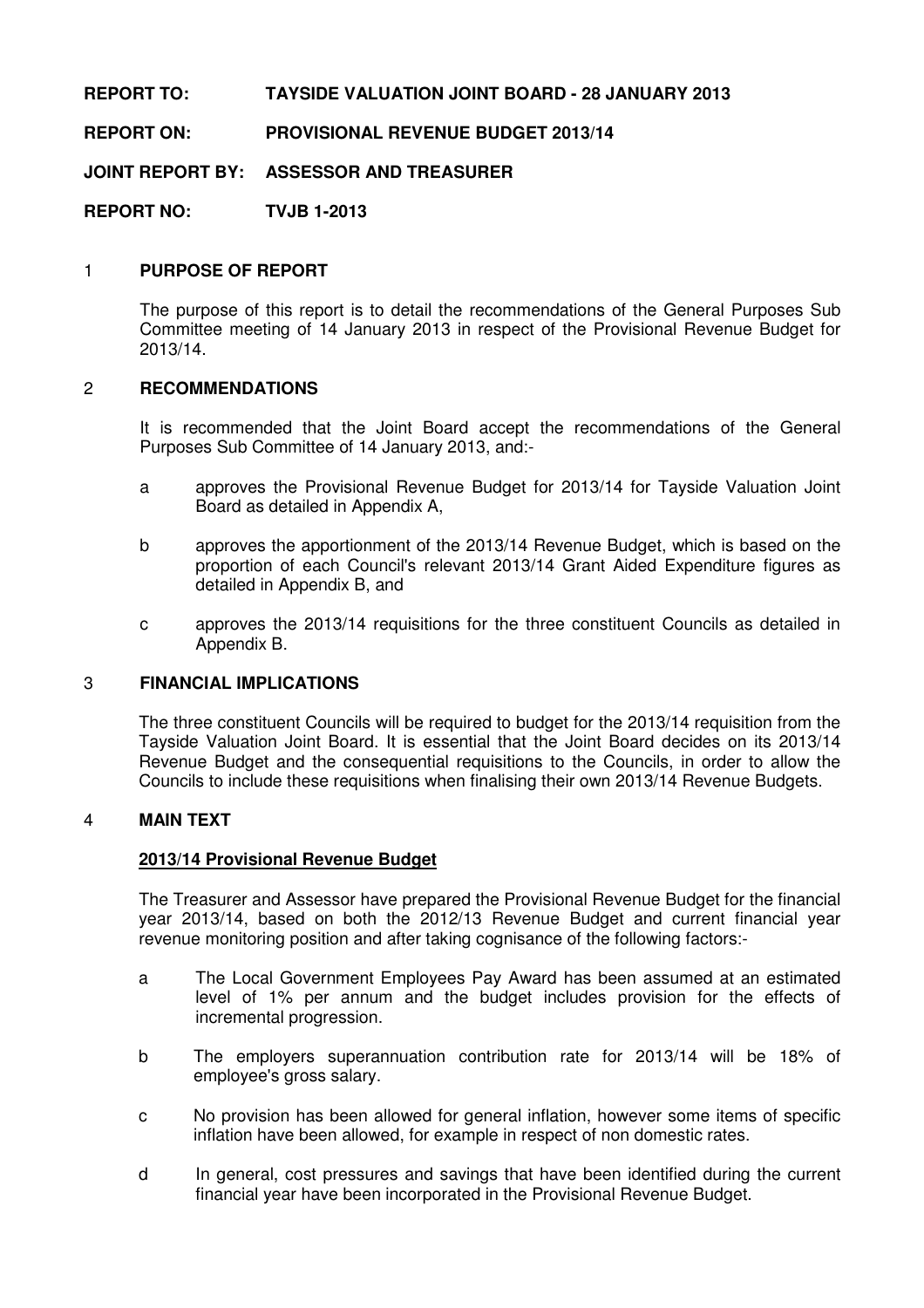e Salary costs have been reduced for staff slippage of 1.75% per annum.

The Provisional Revenue Budget for 2013/14 has been thoroughly reviewed by the Assessor and Treasurer, and as detailed in Appendix A, the Provisional Net Revenue Budget for 2013/14 represents an increase of £15,710 (0.55%) based on the 2012/13 Revenue Budget set in January 2012.

In the 2013/14 Provisional Revenue Budget, staff costs have decreased by 0.23%, despite a 1% pay increase. Slippage remains at 1.75%. A decrease in property costs, and increases in supplies and services and valuation appeal committee expenses have resulted in an overall increase in total expenditure for 2013/14 of 0.74%.

The amount for additional electoral registration duties has been increased by £4,500 to reflect the cost of a specific duty to be carried out during 2013 to refresh personal identifier information held for postal voters.

Overall, the provisional net budget has increased from £2,848,991 in 2012/13 to £2,864,701 in 2013/14, an increase 0.55%.

## **Reserves and Balances**

 Under Section 12(1) of the Local Government Scotland Act 2003, it states "It is the duty of a local authority to observe proper accounting practices". In terms of proper accounting practice, CIPFA have issued revised guidance on Local Authority Reserves and Balances. The key requirements of the revised guidance, as they affect the Joint Board, are twofold:-

- i the setting out of a clear protocol covering the purpose, utilisation, management, control and review of reserves and balances,
- ii the inclusion in the annual budget report of a statement on reserves and balances. detailing the proposed strategy over the budget period, after taking into account the strategic, operational and financial risks facing the Council.

 The CIPFA guidance on Reserves and Balances requires a protocol for the operation of the Board's General Reserve and this has previously been approved by the General Purposes Sub-Committee.

 In respect of the Reserves and Balances protocol, the Sub-Committee is advised that the Board's 2011/12 Audited Statement of Accounts showed a General Reserve balance of £103,000 at 31 March 2012. There are no commitments against the General Reserve balance.

 The latest 2012/13 revenue monitoring report to 31 December 2012 highlights a projected underspend of £56,000, due to savings in staff costs, property costs and a slight increase in miscellaneous income offset by projected overspends in supplies and services and valuation appeal expenses. If the final outturn is an underspend, this will be returned to the Constituent Councils in the proportions detailed per Appendix B, thereby retaining the General Reserve in line with the minimum agreed balance of £100,000. It is the opinion of the Treasurer, that this is the minimum level of uncommitted balances the Board should operate with.

In arriving at the proposals outlined above, the Treasurer has taken into account the key strategic, operational and financial risks facing the Board over the 2013/14 financial year. The main factors considered by the Treasurer were:-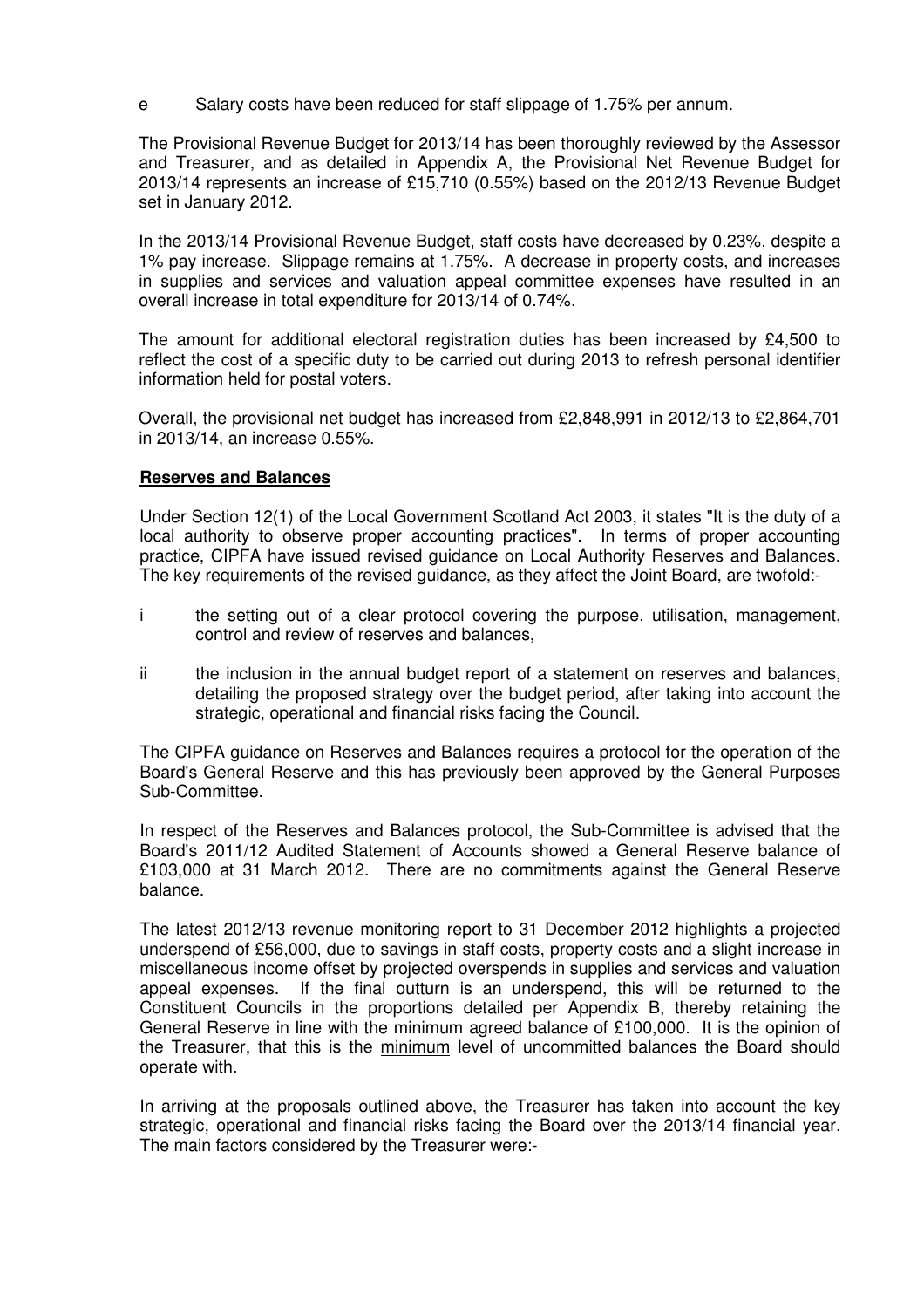- the stability of service provision and certainty of income streams;
- the inherent uncertainty surrounding matters such as pay awards, interest rates and price inflation;
- the possibility of major items of unforeseen expenditure;
- the achievability of the staff slippage provision and the possibility of identifying further budget savings and efficiencies, if required;
- the adequacy of the Board's insurance arrangements.

## **Requisitions to Constituent Councils**

 The Tayside Valuation Joint Board, at its meeting on 19 February 1996, agreed that the level of requisitions required from each Constituent Council should, for the financial year 1996/97, be based on the level of notional budget. Thereafter the method of apportionment between the Councils moved to a position whereby in 1998/99 and beyond, it would be wholly based on the proportions of the Valuation Grant Aided Expenditure figures. The apportionment of the Revenue Budget for the financial year 2013/14 is detailed in Appendix B. The 2013/14 requisitions are based on the 2013/14 Grant Aided Expenditure data for each Council.

## 5 **CONCLUSION**

 The Provisional 2013/14 Revenue Budget is enclosed in order that the Tayside Valuation Joint Board may approve the budget, and agree the 2013/14 requisitions required from the three Constituent Councils.

#### 6 **POLICY IMPLICATIONS**

 This report has been screened for any policy implications in respect of Sustainability, Strategic Environmental Assessment, Anti-Poverty, Equality Impact Assessment and Risk Management.

There are no major issues.

#### 7 **CONSULTATIONS**

None

# 8 **BACKGROUND PAPERS**

None

**ASSESSOR TREASURER** 

**JOHN GALBRAITH GALES AT A REAL PROPERTY STEWART AND MARJORY STEWART** 

**17 JANUARY 2013 17 JANUARY 2013**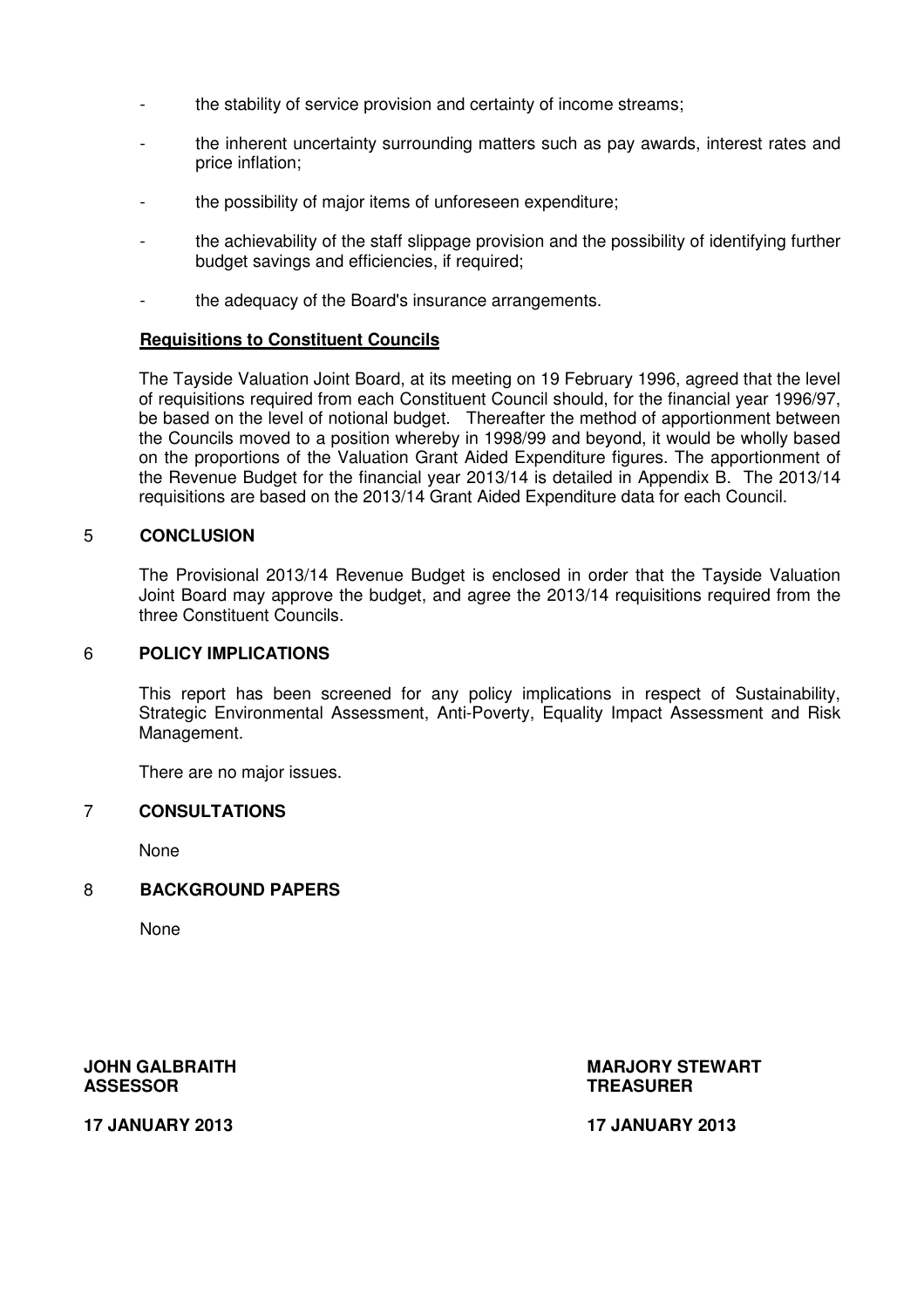| 2012 - 2013<br><b>PROPOSED</b><br>2013-2014<br><b>EXPENDITURE BY BUDGET HEAD</b><br><b>REVENUE</b><br><b>SAVINGS</b><br><b>REVENUE</b><br><b>BUDGET</b><br><b>BUDGET</b><br><b>STAFF COSTS</b><br><b>GROSS PAY</b><br><b>CHIEF OFFICER</b><br>3,261<br>326,751<br>330,012<br>PRINCIPAL OFFICER<br>763,013<br>744,599<br>(18, 414)<br>141,860<br>1,205<br>143,065<br><b>ADMIN</b><br><b>GENERAL DIVISION</b><br>351,033<br>345,571<br>(5, 462)<br><b>TECHNICAL</b><br>374,178<br>362,333<br>(11, 845)<br><b>TRAINEE</b><br>53,210<br>13,022<br>66,232<br>2,010,045<br>1,991,812<br>(18, 233)<br><b>N INSURANCE</b><br><b>CHIEF OFFICER</b><br>33,786<br>728<br>34,514<br>PRINCIPAL OFFICER<br>(136)<br>63,109<br>62,973<br>9,814<br><b>ADMIN</b><br>9,652<br>162<br><b>GENERAL DIVISION</b><br>(461)<br>16,556<br>17,017<br><b>TECHNICAL</b><br>26,103<br>25,021<br>(1,082)<br><b>TRAINEE</b><br>3,979<br>377<br>4,356<br>(412)<br>153,234<br>153,646<br><b>SUPERANNUATION</b><br><b>CHIEF OFFICER</b><br>587<br>58,815<br>59,402<br>PRINCIPAL OFFICER<br>137,342<br>(3, 314)<br>134,028<br>217<br><b>ADMIN</b><br>25,535<br>25,752<br><b>GENERAL DIVISION</b><br>306<br>58,800<br>59,106<br><b>TECHNICAL</b><br>67,352<br>65,220<br>(2, 132)<br><b>TRAINEE</b><br>2,344<br>11,922<br>9,578<br>357,422<br>355,430<br>(1, 992)<br><b>TOTAL SALARY COSTS</b><br>2,521,113<br>(20, 637)<br>2,500,476<br><b>SLIPPAGE (1.75%)</b><br>361<br>(44, 119)<br>(43, 758)<br>STRAIN ON FUND COSTS<br>$\pmb{0}$<br>$\pmb{0}$<br>$\pmb{0}$<br><b>NET SALARY COSTS</b><br>2,476,994<br>(20, 276)<br>2,456,718<br>ADDITIONAL E.R. DUTIES<br>27,000<br>4,500<br>31,500<br><b>OVERTIME</b><br>5,000<br>5,000<br>0<br>COURSES/CONFERENCES<br>$\Omega$<br>5,000<br>5,000<br><b>TRAINING COURSES</b><br>5,000<br>10,000<br>15,000<br>ADV EMPLOYMENT etc<br>5,000<br>5,000<br>0<br><b>NET STAFF COSTS</b><br>2,523,994<br>(5,776)<br>2,518,218<br><b>PROPERTY</b><br>RENT - PITKERRO/PERTH STORE<br>9,000<br>$\mathbf{0}$<br>9,000<br><b>RATES - DUNDEE</b><br>39,600<br>800<br>40,400<br><b>RATES - ANGUS</b><br>7,600<br>200<br>7,800<br>RATES - PERTH<br>24,900<br>24,400<br>500<br>REPAIRS AND MAINTENANCE<br>14,300<br>(10, 300)<br>4,000<br><b>FIXTURES/FITTINGS</b><br>1,000<br>1,000<br>0<br><b>CLEANING DSO</b><br>20,000<br>(2,000)<br>18,000<br><b>WATER/SEWER</b><br>7,500<br>7,000<br>500<br>ELECTRICITY - DUNDEE<br>10,000<br>10,000<br>$\mathbf{0}$<br>ACCOMMODATION - WHITEHALL HSE<br>110,000<br>110,000<br>0<br><b>ACCOMMODATION - ANGUS</b><br>24,000<br>24,000<br>0<br><b>ACCOMMODATION - PERTH</b><br>77,000<br>77,000<br>0<br><b>TOTAL PROPERTY COSTS</b><br>333,600 |         |           |                 | <b>Appendix A</b> |
|---------------------------------------------------------------------------------------------------------------------------------------------------------------------------------------------------------------------------------------------------------------------------------------------------------------------------------------------------------------------------------------------------------------------------------------------------------------------------------------------------------------------------------------------------------------------------------------------------------------------------------------------------------------------------------------------------------------------------------------------------------------------------------------------------------------------------------------------------------------------------------------------------------------------------------------------------------------------------------------------------------------------------------------------------------------------------------------------------------------------------------------------------------------------------------------------------------------------------------------------------------------------------------------------------------------------------------------------------------------------------------------------------------------------------------------------------------------------------------------------------------------------------------------------------------------------------------------------------------------------------------------------------------------------------------------------------------------------------------------------------------------------------------------------------------------------------------------------------------------------------------------------------------------------------------------------------------------------------------------------------------------------------------------------------------------------------------------------------------------------------------------------------------------------------------------------------------------------------------------------------------------------------------------------------------------------------------------------------------------------------------------------------------------------------------------------------------------------------------------------------------------------------------------------------------------------------------------------------------------------------------------------------------------------|---------|-----------|-----------------|-------------------|
|                                                                                                                                                                                                                                                                                                                                                                                                                                                                                                                                                                                                                                                                                                                                                                                                                                                                                                                                                                                                                                                                                                                                                                                                                                                                                                                                                                                                                                                                                                                                                                                                                                                                                                                                                                                                                                                                                                                                                                                                                                                                                                                                                                                                                                                                                                                                                                                                                                                                                                                                                                                                                                                                     |         |           | <b>PROPOSED</b> |                   |
|                                                                                                                                                                                                                                                                                                                                                                                                                                                                                                                                                                                                                                                                                                                                                                                                                                                                                                                                                                                                                                                                                                                                                                                                                                                                                                                                                                                                                                                                                                                                                                                                                                                                                                                                                                                                                                                                                                                                                                                                                                                                                                                                                                                                                                                                                                                                                                                                                                                                                                                                                                                                                                                                     |         |           |                 |                   |
|                                                                                                                                                                                                                                                                                                                                                                                                                                                                                                                                                                                                                                                                                                                                                                                                                                                                                                                                                                                                                                                                                                                                                                                                                                                                                                                                                                                                                                                                                                                                                                                                                                                                                                                                                                                                                                                                                                                                                                                                                                                                                                                                                                                                                                                                                                                                                                                                                                                                                                                                                                                                                                                                     |         |           |                 |                   |
|                                                                                                                                                                                                                                                                                                                                                                                                                                                                                                                                                                                                                                                                                                                                                                                                                                                                                                                                                                                                                                                                                                                                                                                                                                                                                                                                                                                                                                                                                                                                                                                                                                                                                                                                                                                                                                                                                                                                                                                                                                                                                                                                                                                                                                                                                                                                                                                                                                                                                                                                                                                                                                                                     |         |           |                 |                   |
|                                                                                                                                                                                                                                                                                                                                                                                                                                                                                                                                                                                                                                                                                                                                                                                                                                                                                                                                                                                                                                                                                                                                                                                                                                                                                                                                                                                                                                                                                                                                                                                                                                                                                                                                                                                                                                                                                                                                                                                                                                                                                                                                                                                                                                                                                                                                                                                                                                                                                                                                                                                                                                                                     |         |           |                 |                   |
|                                                                                                                                                                                                                                                                                                                                                                                                                                                                                                                                                                                                                                                                                                                                                                                                                                                                                                                                                                                                                                                                                                                                                                                                                                                                                                                                                                                                                                                                                                                                                                                                                                                                                                                                                                                                                                                                                                                                                                                                                                                                                                                                                                                                                                                                                                                                                                                                                                                                                                                                                                                                                                                                     |         |           |                 |                   |
|                                                                                                                                                                                                                                                                                                                                                                                                                                                                                                                                                                                                                                                                                                                                                                                                                                                                                                                                                                                                                                                                                                                                                                                                                                                                                                                                                                                                                                                                                                                                                                                                                                                                                                                                                                                                                                                                                                                                                                                                                                                                                                                                                                                                                                                                                                                                                                                                                                                                                                                                                                                                                                                                     |         |           |                 |                   |
|                                                                                                                                                                                                                                                                                                                                                                                                                                                                                                                                                                                                                                                                                                                                                                                                                                                                                                                                                                                                                                                                                                                                                                                                                                                                                                                                                                                                                                                                                                                                                                                                                                                                                                                                                                                                                                                                                                                                                                                                                                                                                                                                                                                                                                                                                                                                                                                                                                                                                                                                                                                                                                                                     |         |           |                 |                   |
|                                                                                                                                                                                                                                                                                                                                                                                                                                                                                                                                                                                                                                                                                                                                                                                                                                                                                                                                                                                                                                                                                                                                                                                                                                                                                                                                                                                                                                                                                                                                                                                                                                                                                                                                                                                                                                                                                                                                                                                                                                                                                                                                                                                                                                                                                                                                                                                                                                                                                                                                                                                                                                                                     |         |           |                 |                   |
|                                                                                                                                                                                                                                                                                                                                                                                                                                                                                                                                                                                                                                                                                                                                                                                                                                                                                                                                                                                                                                                                                                                                                                                                                                                                                                                                                                                                                                                                                                                                                                                                                                                                                                                                                                                                                                                                                                                                                                                                                                                                                                                                                                                                                                                                                                                                                                                                                                                                                                                                                                                                                                                                     |         |           |                 |                   |
|                                                                                                                                                                                                                                                                                                                                                                                                                                                                                                                                                                                                                                                                                                                                                                                                                                                                                                                                                                                                                                                                                                                                                                                                                                                                                                                                                                                                                                                                                                                                                                                                                                                                                                                                                                                                                                                                                                                                                                                                                                                                                                                                                                                                                                                                                                                                                                                                                                                                                                                                                                                                                                                                     |         |           |                 |                   |
|                                                                                                                                                                                                                                                                                                                                                                                                                                                                                                                                                                                                                                                                                                                                                                                                                                                                                                                                                                                                                                                                                                                                                                                                                                                                                                                                                                                                                                                                                                                                                                                                                                                                                                                                                                                                                                                                                                                                                                                                                                                                                                                                                                                                                                                                                                                                                                                                                                                                                                                                                                                                                                                                     |         |           |                 |                   |
|                                                                                                                                                                                                                                                                                                                                                                                                                                                                                                                                                                                                                                                                                                                                                                                                                                                                                                                                                                                                                                                                                                                                                                                                                                                                                                                                                                                                                                                                                                                                                                                                                                                                                                                                                                                                                                                                                                                                                                                                                                                                                                                                                                                                                                                                                                                                                                                                                                                                                                                                                                                                                                                                     |         |           |                 |                   |
|                                                                                                                                                                                                                                                                                                                                                                                                                                                                                                                                                                                                                                                                                                                                                                                                                                                                                                                                                                                                                                                                                                                                                                                                                                                                                                                                                                                                                                                                                                                                                                                                                                                                                                                                                                                                                                                                                                                                                                                                                                                                                                                                                                                                                                                                                                                                                                                                                                                                                                                                                                                                                                                                     |         |           |                 |                   |
|                                                                                                                                                                                                                                                                                                                                                                                                                                                                                                                                                                                                                                                                                                                                                                                                                                                                                                                                                                                                                                                                                                                                                                                                                                                                                                                                                                                                                                                                                                                                                                                                                                                                                                                                                                                                                                                                                                                                                                                                                                                                                                                                                                                                                                                                                                                                                                                                                                                                                                                                                                                                                                                                     |         |           |                 |                   |
|                                                                                                                                                                                                                                                                                                                                                                                                                                                                                                                                                                                                                                                                                                                                                                                                                                                                                                                                                                                                                                                                                                                                                                                                                                                                                                                                                                                                                                                                                                                                                                                                                                                                                                                                                                                                                                                                                                                                                                                                                                                                                                                                                                                                                                                                                                                                                                                                                                                                                                                                                                                                                                                                     |         |           |                 |                   |
|                                                                                                                                                                                                                                                                                                                                                                                                                                                                                                                                                                                                                                                                                                                                                                                                                                                                                                                                                                                                                                                                                                                                                                                                                                                                                                                                                                                                                                                                                                                                                                                                                                                                                                                                                                                                                                                                                                                                                                                                                                                                                                                                                                                                                                                                                                                                                                                                                                                                                                                                                                                                                                                                     |         |           |                 |                   |
|                                                                                                                                                                                                                                                                                                                                                                                                                                                                                                                                                                                                                                                                                                                                                                                                                                                                                                                                                                                                                                                                                                                                                                                                                                                                                                                                                                                                                                                                                                                                                                                                                                                                                                                                                                                                                                                                                                                                                                                                                                                                                                                                                                                                                                                                                                                                                                                                                                                                                                                                                                                                                                                                     |         |           |                 |                   |
|                                                                                                                                                                                                                                                                                                                                                                                                                                                                                                                                                                                                                                                                                                                                                                                                                                                                                                                                                                                                                                                                                                                                                                                                                                                                                                                                                                                                                                                                                                                                                                                                                                                                                                                                                                                                                                                                                                                                                                                                                                                                                                                                                                                                                                                                                                                                                                                                                                                                                                                                                                                                                                                                     |         |           |                 |                   |
|                                                                                                                                                                                                                                                                                                                                                                                                                                                                                                                                                                                                                                                                                                                                                                                                                                                                                                                                                                                                                                                                                                                                                                                                                                                                                                                                                                                                                                                                                                                                                                                                                                                                                                                                                                                                                                                                                                                                                                                                                                                                                                                                                                                                                                                                                                                                                                                                                                                                                                                                                                                                                                                                     |         |           |                 |                   |
|                                                                                                                                                                                                                                                                                                                                                                                                                                                                                                                                                                                                                                                                                                                                                                                                                                                                                                                                                                                                                                                                                                                                                                                                                                                                                                                                                                                                                                                                                                                                                                                                                                                                                                                                                                                                                                                                                                                                                                                                                                                                                                                                                                                                                                                                                                                                                                                                                                                                                                                                                                                                                                                                     |         |           |                 |                   |
|                                                                                                                                                                                                                                                                                                                                                                                                                                                                                                                                                                                                                                                                                                                                                                                                                                                                                                                                                                                                                                                                                                                                                                                                                                                                                                                                                                                                                                                                                                                                                                                                                                                                                                                                                                                                                                                                                                                                                                                                                                                                                                                                                                                                                                                                                                                                                                                                                                                                                                                                                                                                                                                                     |         |           |                 |                   |
|                                                                                                                                                                                                                                                                                                                                                                                                                                                                                                                                                                                                                                                                                                                                                                                                                                                                                                                                                                                                                                                                                                                                                                                                                                                                                                                                                                                                                                                                                                                                                                                                                                                                                                                                                                                                                                                                                                                                                                                                                                                                                                                                                                                                                                                                                                                                                                                                                                                                                                                                                                                                                                                                     |         |           |                 |                   |
|                                                                                                                                                                                                                                                                                                                                                                                                                                                                                                                                                                                                                                                                                                                                                                                                                                                                                                                                                                                                                                                                                                                                                                                                                                                                                                                                                                                                                                                                                                                                                                                                                                                                                                                                                                                                                                                                                                                                                                                                                                                                                                                                                                                                                                                                                                                                                                                                                                                                                                                                                                                                                                                                     |         |           |                 |                   |
|                                                                                                                                                                                                                                                                                                                                                                                                                                                                                                                                                                                                                                                                                                                                                                                                                                                                                                                                                                                                                                                                                                                                                                                                                                                                                                                                                                                                                                                                                                                                                                                                                                                                                                                                                                                                                                                                                                                                                                                                                                                                                                                                                                                                                                                                                                                                                                                                                                                                                                                                                                                                                                                                     |         |           |                 |                   |
|                                                                                                                                                                                                                                                                                                                                                                                                                                                                                                                                                                                                                                                                                                                                                                                                                                                                                                                                                                                                                                                                                                                                                                                                                                                                                                                                                                                                                                                                                                                                                                                                                                                                                                                                                                                                                                                                                                                                                                                                                                                                                                                                                                                                                                                                                                                                                                                                                                                                                                                                                                                                                                                                     |         |           |                 |                   |
|                                                                                                                                                                                                                                                                                                                                                                                                                                                                                                                                                                                                                                                                                                                                                                                                                                                                                                                                                                                                                                                                                                                                                                                                                                                                                                                                                                                                                                                                                                                                                                                                                                                                                                                                                                                                                                                                                                                                                                                                                                                                                                                                                                                                                                                                                                                                                                                                                                                                                                                                                                                                                                                                     |         |           |                 |                   |
|                                                                                                                                                                                                                                                                                                                                                                                                                                                                                                                                                                                                                                                                                                                                                                                                                                                                                                                                                                                                                                                                                                                                                                                                                                                                                                                                                                                                                                                                                                                                                                                                                                                                                                                                                                                                                                                                                                                                                                                                                                                                                                                                                                                                                                                                                                                                                                                                                                                                                                                                                                                                                                                                     |         |           |                 |                   |
|                                                                                                                                                                                                                                                                                                                                                                                                                                                                                                                                                                                                                                                                                                                                                                                                                                                                                                                                                                                                                                                                                                                                                                                                                                                                                                                                                                                                                                                                                                                                                                                                                                                                                                                                                                                                                                                                                                                                                                                                                                                                                                                                                                                                                                                                                                                                                                                                                                                                                                                                                                                                                                                                     |         |           |                 |                   |
|                                                                                                                                                                                                                                                                                                                                                                                                                                                                                                                                                                                                                                                                                                                                                                                                                                                                                                                                                                                                                                                                                                                                                                                                                                                                                                                                                                                                                                                                                                                                                                                                                                                                                                                                                                                                                                                                                                                                                                                                                                                                                                                                                                                                                                                                                                                                                                                                                                                                                                                                                                                                                                                                     |         |           |                 |                   |
|                                                                                                                                                                                                                                                                                                                                                                                                                                                                                                                                                                                                                                                                                                                                                                                                                                                                                                                                                                                                                                                                                                                                                                                                                                                                                                                                                                                                                                                                                                                                                                                                                                                                                                                                                                                                                                                                                                                                                                                                                                                                                                                                                                                                                                                                                                                                                                                                                                                                                                                                                                                                                                                                     |         |           |                 |                   |
|                                                                                                                                                                                                                                                                                                                                                                                                                                                                                                                                                                                                                                                                                                                                                                                                                                                                                                                                                                                                                                                                                                                                                                                                                                                                                                                                                                                                                                                                                                                                                                                                                                                                                                                                                                                                                                                                                                                                                                                                                                                                                                                                                                                                                                                                                                                                                                                                                                                                                                                                                                                                                                                                     |         |           |                 |                   |
|                                                                                                                                                                                                                                                                                                                                                                                                                                                                                                                                                                                                                                                                                                                                                                                                                                                                                                                                                                                                                                                                                                                                                                                                                                                                                                                                                                                                                                                                                                                                                                                                                                                                                                                                                                                                                                                                                                                                                                                                                                                                                                                                                                                                                                                                                                                                                                                                                                                                                                                                                                                                                                                                     |         |           |                 |                   |
|                                                                                                                                                                                                                                                                                                                                                                                                                                                                                                                                                                                                                                                                                                                                                                                                                                                                                                                                                                                                                                                                                                                                                                                                                                                                                                                                                                                                                                                                                                                                                                                                                                                                                                                                                                                                                                                                                                                                                                                                                                                                                                                                                                                                                                                                                                                                                                                                                                                                                                                                                                                                                                                                     |         |           |                 |                   |
|                                                                                                                                                                                                                                                                                                                                                                                                                                                                                                                                                                                                                                                                                                                                                                                                                                                                                                                                                                                                                                                                                                                                                                                                                                                                                                                                                                                                                                                                                                                                                                                                                                                                                                                                                                                                                                                                                                                                                                                                                                                                                                                                                                                                                                                                                                                                                                                                                                                                                                                                                                                                                                                                     |         |           |                 |                   |
|                                                                                                                                                                                                                                                                                                                                                                                                                                                                                                                                                                                                                                                                                                                                                                                                                                                                                                                                                                                                                                                                                                                                                                                                                                                                                                                                                                                                                                                                                                                                                                                                                                                                                                                                                                                                                                                                                                                                                                                                                                                                                                                                                                                                                                                                                                                                                                                                                                                                                                                                                                                                                                                                     |         |           |                 |                   |
|                                                                                                                                                                                                                                                                                                                                                                                                                                                                                                                                                                                                                                                                                                                                                                                                                                                                                                                                                                                                                                                                                                                                                                                                                                                                                                                                                                                                                                                                                                                                                                                                                                                                                                                                                                                                                                                                                                                                                                                                                                                                                                                                                                                                                                                                                                                                                                                                                                                                                                                                                                                                                                                                     |         |           |                 |                   |
|                                                                                                                                                                                                                                                                                                                                                                                                                                                                                                                                                                                                                                                                                                                                                                                                                                                                                                                                                                                                                                                                                                                                                                                                                                                                                                                                                                                                                                                                                                                                                                                                                                                                                                                                                                                                                                                                                                                                                                                                                                                                                                                                                                                                                                                                                                                                                                                                                                                                                                                                                                                                                                                                     |         |           |                 |                   |
|                                                                                                                                                                                                                                                                                                                                                                                                                                                                                                                                                                                                                                                                                                                                                                                                                                                                                                                                                                                                                                                                                                                                                                                                                                                                                                                                                                                                                                                                                                                                                                                                                                                                                                                                                                                                                                                                                                                                                                                                                                                                                                                                                                                                                                                                                                                                                                                                                                                                                                                                                                                                                                                                     |         |           |                 |                   |
|                                                                                                                                                                                                                                                                                                                                                                                                                                                                                                                                                                                                                                                                                                                                                                                                                                                                                                                                                                                                                                                                                                                                                                                                                                                                                                                                                                                                                                                                                                                                                                                                                                                                                                                                                                                                                                                                                                                                                                                                                                                                                                                                                                                                                                                                                                                                                                                                                                                                                                                                                                                                                                                                     |         |           |                 |                   |
|                                                                                                                                                                                                                                                                                                                                                                                                                                                                                                                                                                                                                                                                                                                                                                                                                                                                                                                                                                                                                                                                                                                                                                                                                                                                                                                                                                                                                                                                                                                                                                                                                                                                                                                                                                                                                                                                                                                                                                                                                                                                                                                                                                                                                                                                                                                                                                                                                                                                                                                                                                                                                                                                     |         |           |                 |                   |
|                                                                                                                                                                                                                                                                                                                                                                                                                                                                                                                                                                                                                                                                                                                                                                                                                                                                                                                                                                                                                                                                                                                                                                                                                                                                                                                                                                                                                                                                                                                                                                                                                                                                                                                                                                                                                                                                                                                                                                                                                                                                                                                                                                                                                                                                                                                                                                                                                                                                                                                                                                                                                                                                     |         |           |                 |                   |
|                                                                                                                                                                                                                                                                                                                                                                                                                                                                                                                                                                                                                                                                                                                                                                                                                                                                                                                                                                                                                                                                                                                                                                                                                                                                                                                                                                                                                                                                                                                                                                                                                                                                                                                                                                                                                                                                                                                                                                                                                                                                                                                                                                                                                                                                                                                                                                                                                                                                                                                                                                                                                                                                     |         |           |                 |                   |
|                                                                                                                                                                                                                                                                                                                                                                                                                                                                                                                                                                                                                                                                                                                                                                                                                                                                                                                                                                                                                                                                                                                                                                                                                                                                                                                                                                                                                                                                                                                                                                                                                                                                                                                                                                                                                                                                                                                                                                                                                                                                                                                                                                                                                                                                                                                                                                                                                                                                                                                                                                                                                                                                     |         |           |                 |                   |
|                                                                                                                                                                                                                                                                                                                                                                                                                                                                                                                                                                                                                                                                                                                                                                                                                                                                                                                                                                                                                                                                                                                                                                                                                                                                                                                                                                                                                                                                                                                                                                                                                                                                                                                                                                                                                                                                                                                                                                                                                                                                                                                                                                                                                                                                                                                                                                                                                                                                                                                                                                                                                                                                     |         |           |                 |                   |
|                                                                                                                                                                                                                                                                                                                                                                                                                                                                                                                                                                                                                                                                                                                                                                                                                                                                                                                                                                                                                                                                                                                                                                                                                                                                                                                                                                                                                                                                                                                                                                                                                                                                                                                                                                                                                                                                                                                                                                                                                                                                                                                                                                                                                                                                                                                                                                                                                                                                                                                                                                                                                                                                     |         |           |                 |                   |
|                                                                                                                                                                                                                                                                                                                                                                                                                                                                                                                                                                                                                                                                                                                                                                                                                                                                                                                                                                                                                                                                                                                                                                                                                                                                                                                                                                                                                                                                                                                                                                                                                                                                                                                                                                                                                                                                                                                                                                                                                                                                                                                                                                                                                                                                                                                                                                                                                                                                                                                                                                                                                                                                     |         |           |                 |                   |
|                                                                                                                                                                                                                                                                                                                                                                                                                                                                                                                                                                                                                                                                                                                                                                                                                                                                                                                                                                                                                                                                                                                                                                                                                                                                                                                                                                                                                                                                                                                                                                                                                                                                                                                                                                                                                                                                                                                                                                                                                                                                                                                                                                                                                                                                                                                                                                                                                                                                                                                                                                                                                                                                     |         |           |                 |                   |
|                                                                                                                                                                                                                                                                                                                                                                                                                                                                                                                                                                                                                                                                                                                                                                                                                                                                                                                                                                                                                                                                                                                                                                                                                                                                                                                                                                                                                                                                                                                                                                                                                                                                                                                                                                                                                                                                                                                                                                                                                                                                                                                                                                                                                                                                                                                                                                                                                                                                                                                                                                                                                                                                     |         |           |                 |                   |
|                                                                                                                                                                                                                                                                                                                                                                                                                                                                                                                                                                                                                                                                                                                                                                                                                                                                                                                                                                                                                                                                                                                                                                                                                                                                                                                                                                                                                                                                                                                                                                                                                                                                                                                                                                                                                                                                                                                                                                                                                                                                                                                                                                                                                                                                                                                                                                                                                                                                                                                                                                                                                                                                     |         |           |                 |                   |
|                                                                                                                                                                                                                                                                                                                                                                                                                                                                                                                                                                                                                                                                                                                                                                                                                                                                                                                                                                                                                                                                                                                                                                                                                                                                                                                                                                                                                                                                                                                                                                                                                                                                                                                                                                                                                                                                                                                                                                                                                                                                                                                                                                                                                                                                                                                                                                                                                                                                                                                                                                                                                                                                     |         |           |                 |                   |
|                                                                                                                                                                                                                                                                                                                                                                                                                                                                                                                                                                                                                                                                                                                                                                                                                                                                                                                                                                                                                                                                                                                                                                                                                                                                                                                                                                                                                                                                                                                                                                                                                                                                                                                                                                                                                                                                                                                                                                                                                                                                                                                                                                                                                                                                                                                                                                                                                                                                                                                                                                                                                                                                     |         |           |                 |                   |
|                                                                                                                                                                                                                                                                                                                                                                                                                                                                                                                                                                                                                                                                                                                                                                                                                                                                                                                                                                                                                                                                                                                                                                                                                                                                                                                                                                                                                                                                                                                                                                                                                                                                                                                                                                                                                                                                                                                                                                                                                                                                                                                                                                                                                                                                                                                                                                                                                                                                                                                                                                                                                                                                     |         |           |                 |                   |
|                                                                                                                                                                                                                                                                                                                                                                                                                                                                                                                                                                                                                                                                                                                                                                                                                                                                                                                                                                                                                                                                                                                                                                                                                                                                                                                                                                                                                                                                                                                                                                                                                                                                                                                                                                                                                                                                                                                                                                                                                                                                                                                                                                                                                                                                                                                                                                                                                                                                                                                                                                                                                                                                     | 343,900 | (10, 300) |                 |                   |
|                                                                                                                                                                                                                                                                                                                                                                                                                                                                                                                                                                                                                                                                                                                                                                                                                                                                                                                                                                                                                                                                                                                                                                                                                                                                                                                                                                                                                                                                                                                                                                                                                                                                                                                                                                                                                                                                                                                                                                                                                                                                                                                                                                                                                                                                                                                                                                                                                                                                                                                                                                                                                                                                     |         |           |                 |                   |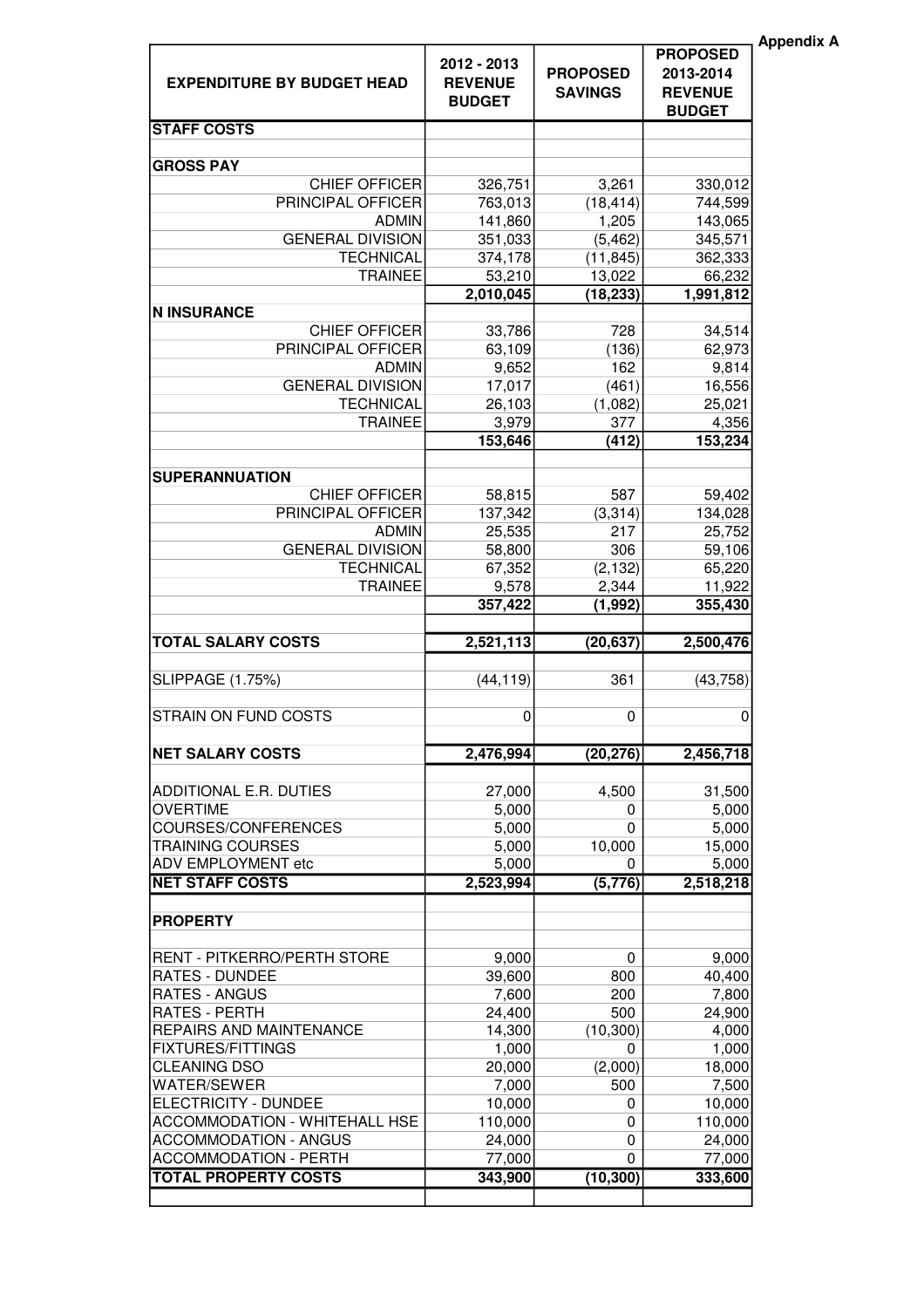| <b>EXPENDITURE BY BUDGET HEAD</b>                  | 2012 - 2013<br><b>REVENUE</b><br><b>BUDGET</b> | <b>PROPOSED</b><br><b>SAVINGS</b> | <b>PROPOSED</b><br>2013-2014<br><b>REVENUE</b><br><b>BUDGET</b> | <b>Appendix A</b> |
|----------------------------------------------------|------------------------------------------------|-----------------------------------|-----------------------------------------------------------------|-------------------|
| <b>SUPPLIES/SERVICES</b>                           |                                                |                                   |                                                                 |                   |
|                                                    |                                                |                                   |                                                                 |                   |
| <b>EQUIPMENT - OFFICE</b>                          | 1,000                                          | 0                                 | 1,000                                                           |                   |
| <b>FURNITURE - PURCHASE</b>                        | 1,000                                          | 0                                 | 1,000                                                           |                   |
| <b>MAINTENANCE</b>                                 | 8,000                                          | 0                                 | 8,000                                                           |                   |
| <b>PRINTING</b>                                    | 10,000                                         | 0                                 | 10,000                                                          |                   |
| PRINTING ERO                                       | 12,000                                         | 1,000                             | 13,000                                                          |                   |
| <b>TELEPHONE REGISTRATION</b><br><b>STATIONERY</b> | 4,600                                          | 0<br>0                            | 4,600                                                           |                   |
| <b>PHOTOCOPYING</b>                                | 8,000                                          |                                   | 8,000                                                           |                   |
| <b>REF BOOKS</b>                                   | 3,000<br>9,000                                 | (1,000)<br>0                      | 2,000<br>9,000                                                  |                   |
| <b>AUDIT FEE</b>                                   | 8,800                                          | 0                                 | 8,800                                                           |                   |
| <b>INTERNAL AUDIT SERVICES</b>                     | 18,000                                         | 0                                 | 18,000                                                          |                   |
| <b>LEGAL FEES</b>                                  | 12,500                                         | 0                                 | 12,500                                                          |                   |
| <b>TELEPHONE RENTALS</b>                           | 5,750                                          | 0                                 | 5,750                                                           |                   |
| <b>TELEPHONE CALLS</b>                             | 3,000                                          | 0                                 | 3,000                                                           |                   |
| <b>POSTAGES</b>                                    | 71,800                                         | 13,200                            | 85,000                                                          |                   |
| <b>MISC SUPPLIES ETC</b>                           | 6,600                                          | 0                                 | 6,600                                                           |                   |
| <b>EXHIBITION OF LISTS</b>                         | 500                                            | 0                                 | 500                                                             |                   |
| <b>INSURANCE /RISK MGT</b>                         | 23,800                                         | 600                               | 24,400                                                          |                   |
| <b>COMPUTER SERVICE</b>                            | 34,000                                         | 7,000                             | 41,000                                                          |                   |
| ELECTORAL - IT LICENCES Etc.                       | 16,000                                         | 0                                 | 16,000                                                          |                   |
| <b>CENTRAL SUPPORT SERVS</b>                       | 38,250                                         | 400                               | 38,650                                                          |                   |
| <b>HEALTH AND SAFETY</b>                           | 14,000                                         | (6,000)                           | 8,000                                                           |                   |
| <b>TOTAL SUPPLIES/SERVICES</b>                     | 309,600                                        | 15,200                            | 324,800                                                         |                   |
| <b>TRANSPORT</b>                                   |                                                |                                   |                                                                 |                   |
|                                                    |                                                |                                   |                                                                 |                   |
| <b>SUBSISTENCE</b>                                 | 11,500                                         | 0                                 | 11,500                                                          |                   |
| CONTRACT CAR SUBSIDY                               | 28,000                                         | 0                                 | 28,000                                                          |                   |
| <b>CAR ALLOWANCES</b>                              | 25,000                                         | 0                                 | 25,000                                                          |                   |
| <b>TOTAL TRANSPORT COSTS</b>                       | 64,500                                         | $\mathbf{0}$                      | 64,500                                                          |                   |
| <b>VALUATION APPEAL COMMITTEE</b>                  | 30,000                                         | 25,000                            | 55,000                                                          |                   |
|                                                    |                                                |                                   |                                                                 |                   |
| <b>TOTAL EXPENDITURE</b>                           | 3,271,994                                      | 24,124                            | 3,296,118                                                       |                   |
| <b>INCOME</b>                                      |                                                |                                   |                                                                 |                   |
| ADDITIONAL E.R. DUTIES                             | 27,000                                         | 4,500                             | 31,500                                                          |                   |
| <b>SURVEY FEES</b>                                 | 100                                            | 0                                 | 100                                                             |                   |
| SALE OF VR/CT LIST                                 | 200                                            | 0                                 | 200                                                             |                   |
| <b>SALE ERO</b>                                    | 2,000                                          | 0                                 | 2,000                                                           |                   |
| <b>TELEPHONE CALLS</b>                             | 300                                            | 0                                 | 300                                                             |                   |
| <b>INTEREST ON BALANCE</b>                         | 2,000                                          | $\mathbf 0$                       | 2,000                                                           |                   |
| <b>NET INCOME</b>                                  | 31,600                                         | 4,500                             | 36,100                                                          |                   |
| <b>REGISTRATION RECHARGE</b>                       | 391,403                                        | 3,914                             | 395,317                                                         |                   |
|                                                    |                                                |                                   |                                                                 |                   |
| <b>TOTAL INCOME</b>                                | 423,003                                        | 8,414                             | 431,417                                                         |                   |
| <b>NET EXPENDITURE</b>                             | 2,848,991                                      | 15,710                            | 2,864,701                                                       |                   |
|                                                    |                                                |                                   |                                                                 |                   |
| <b>PROVISIONAL NET BUDGET</b>                      | 2,848,991                                      | 15,710                            | 2,864,701                                                       |                   |